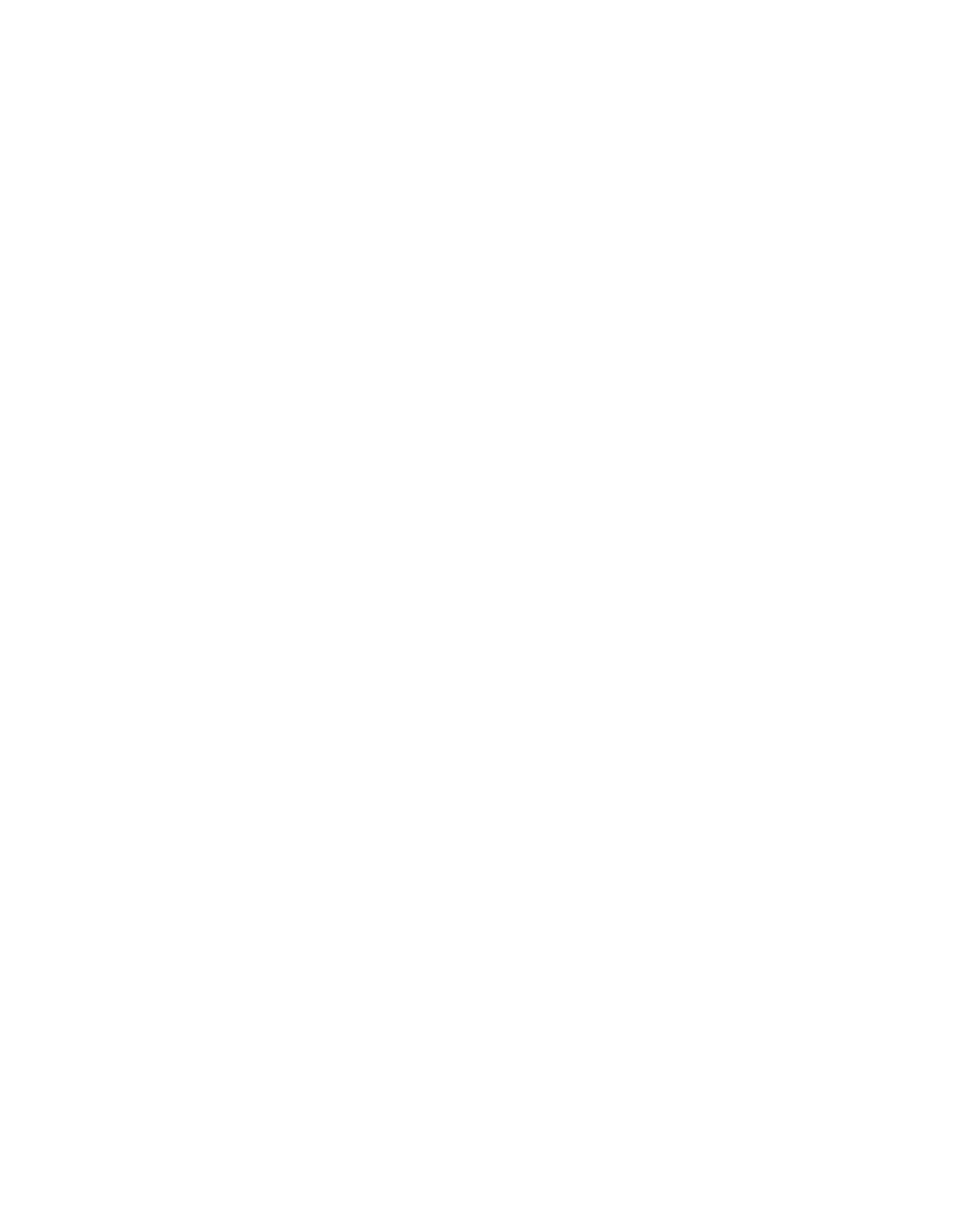# AUTHORITY TO CONSTRUCT

-

-

MAILING ADDRESS: 1212 N CALIFORNIA ST

PERMIT NO: N-9849-1-0 ISSUANCE DATE: 01/25/2021

LEGAL OWNER OR OPERATOR: SAN JOAQUIN COUNTY BEHAVIORAL HEALTH SER STOCKTON, CA 95202

LOCATION: 1212 N CALIFORNIA ST STOCKTON, CA 95202

#### EQUIPMENT DESCRIPTION:

1,483 BHP CATERPILLAR MODEL C32 DIESEL-FIRED EMERGENCY ENGINE (TIER 2 CERTIFIED) POWERING A 1,000 KW ELECTRICAL GENERATOR

## **CONDITIONS**

- 1. No air contaminant shall be released into the atmosphere which causes a public nuisance. [District Rule 4102]
- 2. No air contaminant shall be discharged into the atmosphere for a period or periods aggregating more than three minutes in any one hour which is as dark as, or darker than, Ringelmann 1 or 20% opacity. [District Rule 4101]
- 3. Particulate matter emissions shall not exceed 0.1 grains/dscf in concentration. [District Rule 4201]
- 4. The exhaust stack shall vent vertically upward. The vertical exhaust flow shall not be impeded by a rain cap (flapper ok), roof overhang, or any other obstruction. [District Rule 4102]
- 5. This engine shall be equipped with a non-resettable hour meter with a minimum display capability of 9,999 hours, unless the District determines that a non-resettable hour meter with a different minimum display capability is appropriate in consideration of the historical use of the engine and the owner or operator's compliance history. [District Rule 4702 and 17 CCR 93115]
- 6. Only CARB certified diesel fuel containing not more than 0.0015% sulfur by weight is to be used. [District Rules 2201 and 4801, and 17 CCR 93115]
- 7. Emissions from this IC engine shall not exceed any of the following limits: 3.99 g-NOx/bhp-hr, 0.432 g-CO/bhp-hr, or 0.069 g-VOC/bhp-hr. [District Rule 2201 and 17 CCR 93115]
- 8. Emissions from this IC engine shall not exceed 0.05 g-PM10/bhp-hr based on USEPA certification using ISO 8178 test procedure. [District Rules 2201 and 4102, and 17 CCR 93115]

#### CONDITIONS CONTINUE ON NEXT PAGE

YOU MUST NOTIFY THE DISTRICT COMPLIANCE DIVISION AT (209) 557-6400 WHEN CONSTRUCTION IS COMPLETED AND PRIOR TO OPERATING THE EQUIPMENT OR MODIFICATIONS AUTHORIZED BY THIS AUTHORITY TO CONSTRUCT. This is NOT a PERMIT TO OPERATE. Approval or denial of a PERMIT TO OPERATE will be made after an inspection to verify that the equipment has been constructed in accordance with the approved plans, specifications and conditions of this Authority to Construct, and to determine if the equipment can be operated in compliance with all Rules and Regulations of the San Joaquin Valley Unified Air Pollution Control District. Unless construction has commenced pursuant to Rule 2050, this Authority to Construct shall expire and application shall be cancelled two years from the date of issuance. The applicant is responsible for complying with all laws, ordinances and regulations of all other governmental agencies which may pertain to the above equipment.

Samir Sheikh, Executive Director / APCO

 $\sqrt{1-\omega}$ 

naud Marjollet, Director of Permit Services N-9849-1-0 : Jan 26 2021 3:23PM -- HARADERJ : Joint Inspection NOT Required

Northern Regional Office < 4800 Enterprise Way < Modesto, CA 95356-8718 < (209) 557-6400 < Fax (209) 557-6475